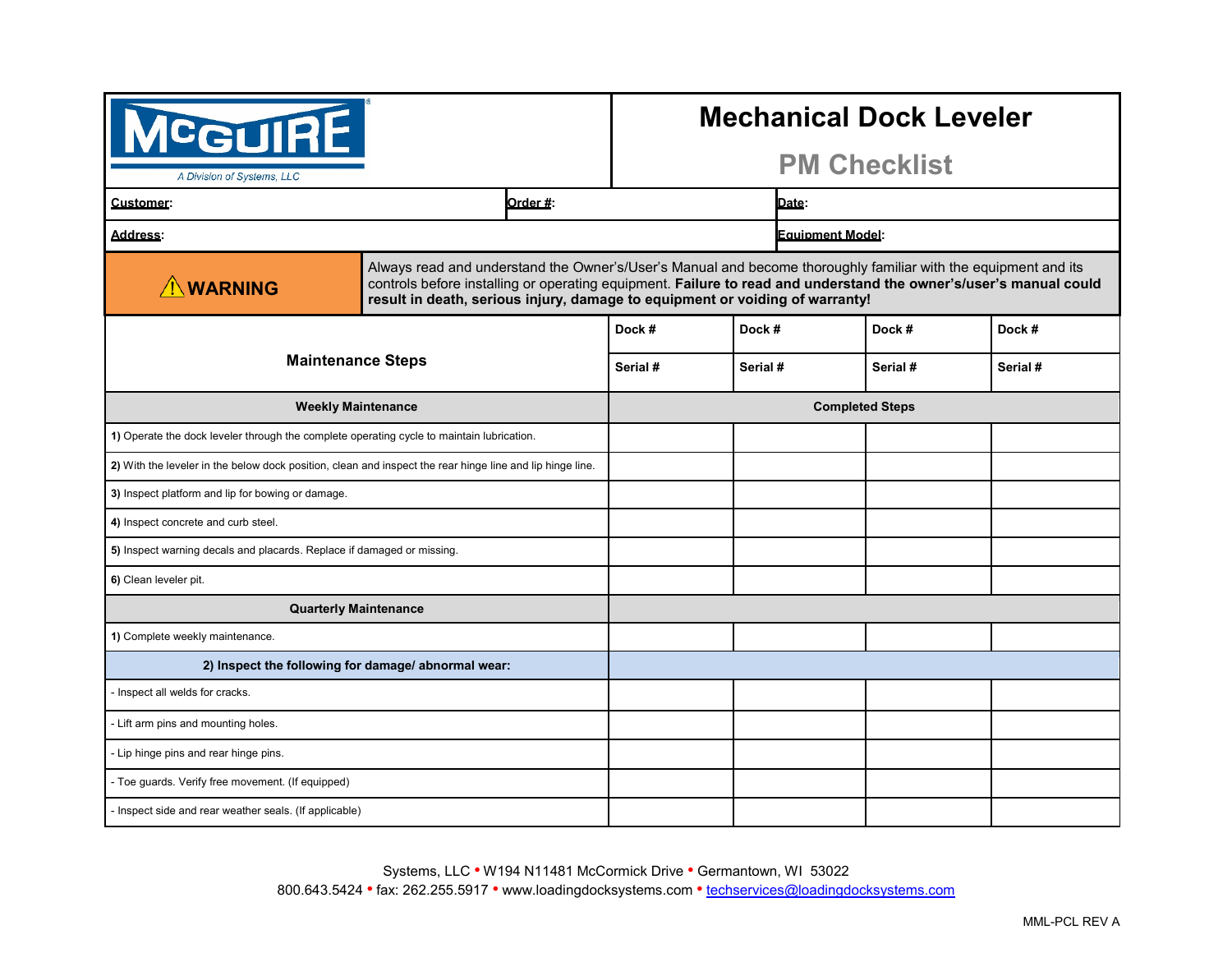| -- Continued --                                                                                                  | Dock # | Dock # | Dock # | Dock # |
|------------------------------------------------------------------------------------------------------------------|--------|--------|--------|--------|
| - Inspect bumpers for more than 1" of wear.                                                                      |        |        |        |        |
| 3) Lubricate the following areas with light weight machine oil.                                                  |        |        |        |        |
| - Platform hinge, without grease fittings. (Apply between hinge tubes with leveler on storage prop.)             |        |        |        |        |
| - Lip hinge, without grease fittings. (Apply between hinge tubes with the leveler below dock and lip<br>folded.) |        |        |        |        |
| - Lip maintenance prop pivot.                                                                                    |        |        |        |        |
| - Hold-down pivot/ pulley.                                                                                       |        |        |        |        |
| - Safety leg linkage pivots.                                                                                     |        |        |        |        |
| - Hold-down to platform pin.                                                                                     |        |        |        |        |
| 4) Lubricate the following areas with white lithium grease                                                       |        |        |        |        |
| Note: Apply to all grease fittings if equipped.                                                                  |        |        |        |        |
| - Lift arm roller bushing.                                                                                       |        |        |        |        |
| - Lift arm pivot.                                                                                                |        |        |        |        |
| - Lip assist pin.                                                                                                |        |        |        |        |
| Adjustments. (Reference owner's manual if adjustments are necessary.)                                            |        |        |        |        |
| - Adjust main springs.                                                                                           |        |        |        |        |
| - Adjust lip assist spring.                                                                                      |        |        |        |        |
| - Adjust lip stops.                                                                                              |        |        |        |        |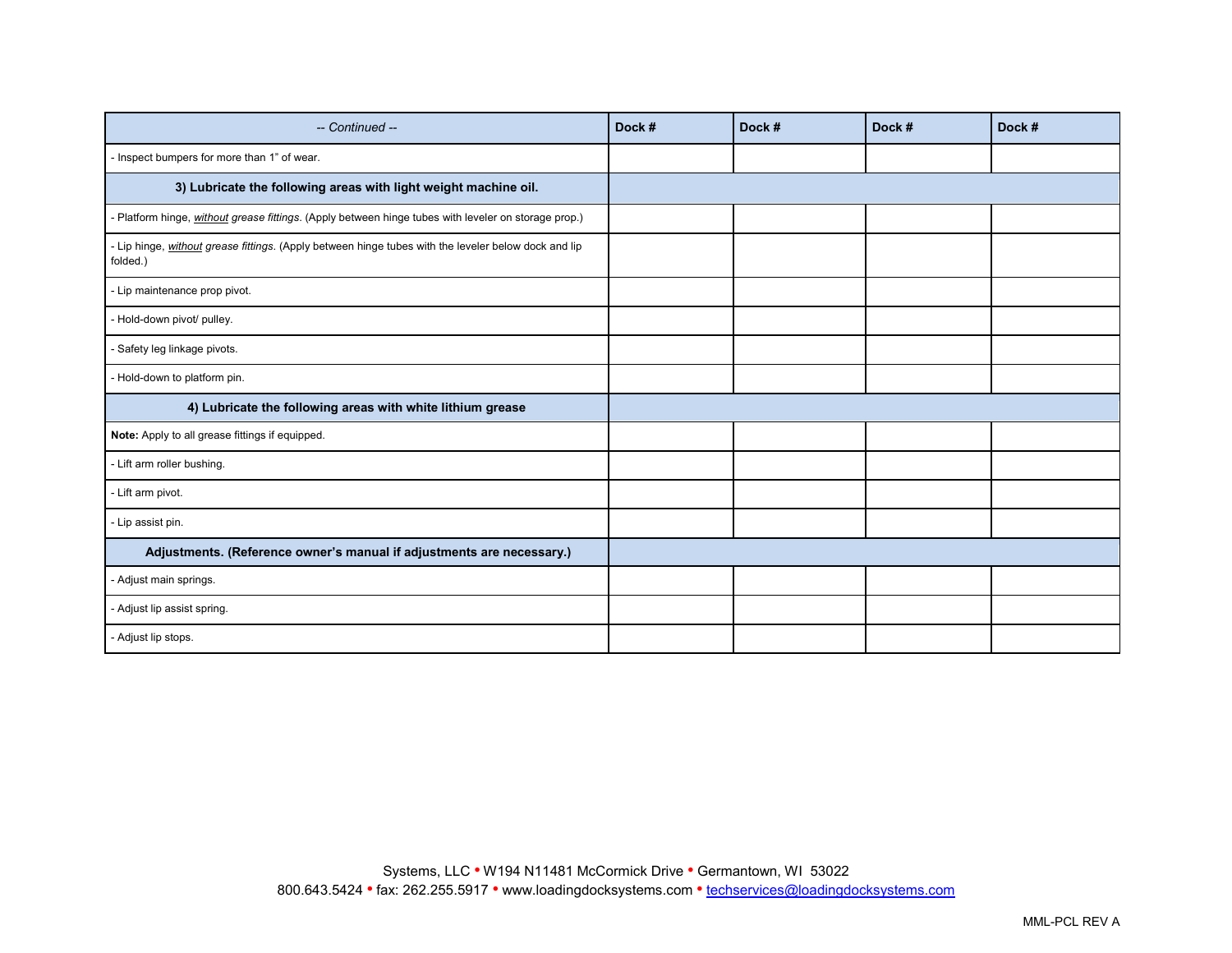| Dock# | <b>Comment or Description of Repair(s) Needed</b> | Approval | <b>Completed</b> |
|-------|---------------------------------------------------|----------|------------------|
|       |                                                   |          |                  |
|       |                                                   |          |                  |
|       |                                                   |          |                  |
|       |                                                   |          |                  |

\_\_\_\_\_\_\_\_\_\_\_\_\_\_\_\_\_\_\_\_\_\_\_\_\_\_\_\_\_\_\_\_\_\_\_\_\_\_\_\_\_\_\_\_\_\_\_\_\_\_\_\_\_\_\_\_\_\_\_\_\_\_\_\_\_\_\_\_\_\_\_\_\_\_\_\_\_\_\_\_\_\_\_\_\_\_\_\_\_\_\_\_\_\_\_\_\_\_\_\_\_\_\_\_\_\_\_\_\_\_\_\_\_\_\_\_\_\_\_\_\_\_\_\_

 $\mathcal{L}_\mathcal{L} = \{ \mathcal{L}_\mathcal{L} = \{ \mathcal{L}_\mathcal{L} = \{ \mathcal{L}_\mathcal{L} = \{ \mathcal{L}_\mathcal{L} = \{ \mathcal{L}_\mathcal{L} = \{ \mathcal{L}_\mathcal{L} = \{ \mathcal{L}_\mathcal{L} = \{ \mathcal{L}_\mathcal{L} = \{ \mathcal{L}_\mathcal{L} = \{ \mathcal{L}_\mathcal{L} = \{ \mathcal{L}_\mathcal{L} = \{ \mathcal{L}_\mathcal{L} = \{ \mathcal{L}_\mathcal{L} = \{ \mathcal{L}_\mathcal{$ 

 $\mathcal{L}_\mathcal{L} = \{ \mathcal{L}_\mathcal{L} = \{ \mathcal{L}_\mathcal{L} = \{ \mathcal{L}_\mathcal{L} = \{ \mathcal{L}_\mathcal{L} = \{ \mathcal{L}_\mathcal{L} = \{ \mathcal{L}_\mathcal{L} = \{ \mathcal{L}_\mathcal{L} = \{ \mathcal{L}_\mathcal{L} = \{ \mathcal{L}_\mathcal{L} = \{ \mathcal{L}_\mathcal{L} = \{ \mathcal{L}_\mathcal{L} = \{ \mathcal{L}_\mathcal{L} = \{ \mathcal{L}_\mathcal{L} = \{ \mathcal{L}_\mathcal{$ 

## Notes: (Detail adjustments performed, parts replaced, etc.) \_\_\_\_\_\_\_\_\_\_\_\_\_\_\_\_\_\_\_\_\_\_\_\_\_\_\_\_\_\_\_\_\_\_\_\_\_\_\_\_\_\_\_\_\_\_\_\_\_\_\_\_\_\_\_\_\_\_\_\_\_\_\_\_\_\_\_\_\_\_\_\_\_\_\_\_

## **By signing below I/we certify that all steps required by Systems, LLC have been completed:**

| Service Provider Representative (print name & sign):  | Date: |
|-------------------------------------------------------|-------|
| Customer/End User Representative (print name & sign): | Date: |